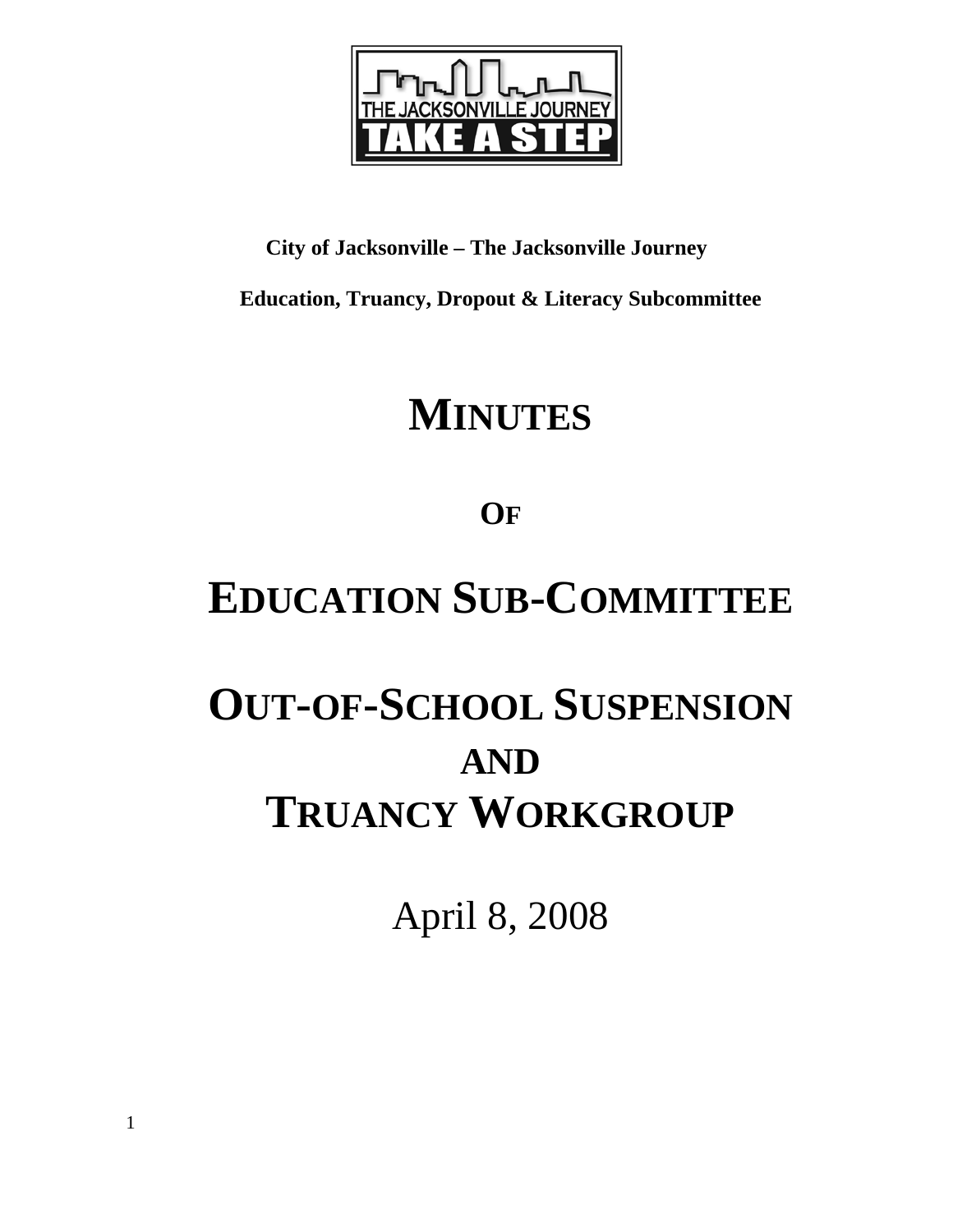## **The Jacksonville Journey – Education**

## **Education Sub-Committee**

## **Out-of-School Suspension & Truancy Workgroup**

### **April 8, 2008**

#### **10:00 a.m.**

**PROCEEDINGS before the Jacksonville Journey – Education Sub-Committee, Out-of-School Suspension and Truancy Workgroup taken on**  Tuesday, April 8, 2008, Edward Ball Building, 8<sup>th</sup> Floor, Room 851 -**214 N. Hogan Street, Jacksonville, Duval County, Florida commencing at approximately 10:00 a.m.** 

 **Out-of-School Suspension & Truancy Workgroup** 

**Bill Scheu, Workgroup Chair W.C. Gentry, Workgroup Sub-Chair Skip Cramer, Member Bill Hodges, Member Dr. Robert Lee, Member Tom Majdanics, Member**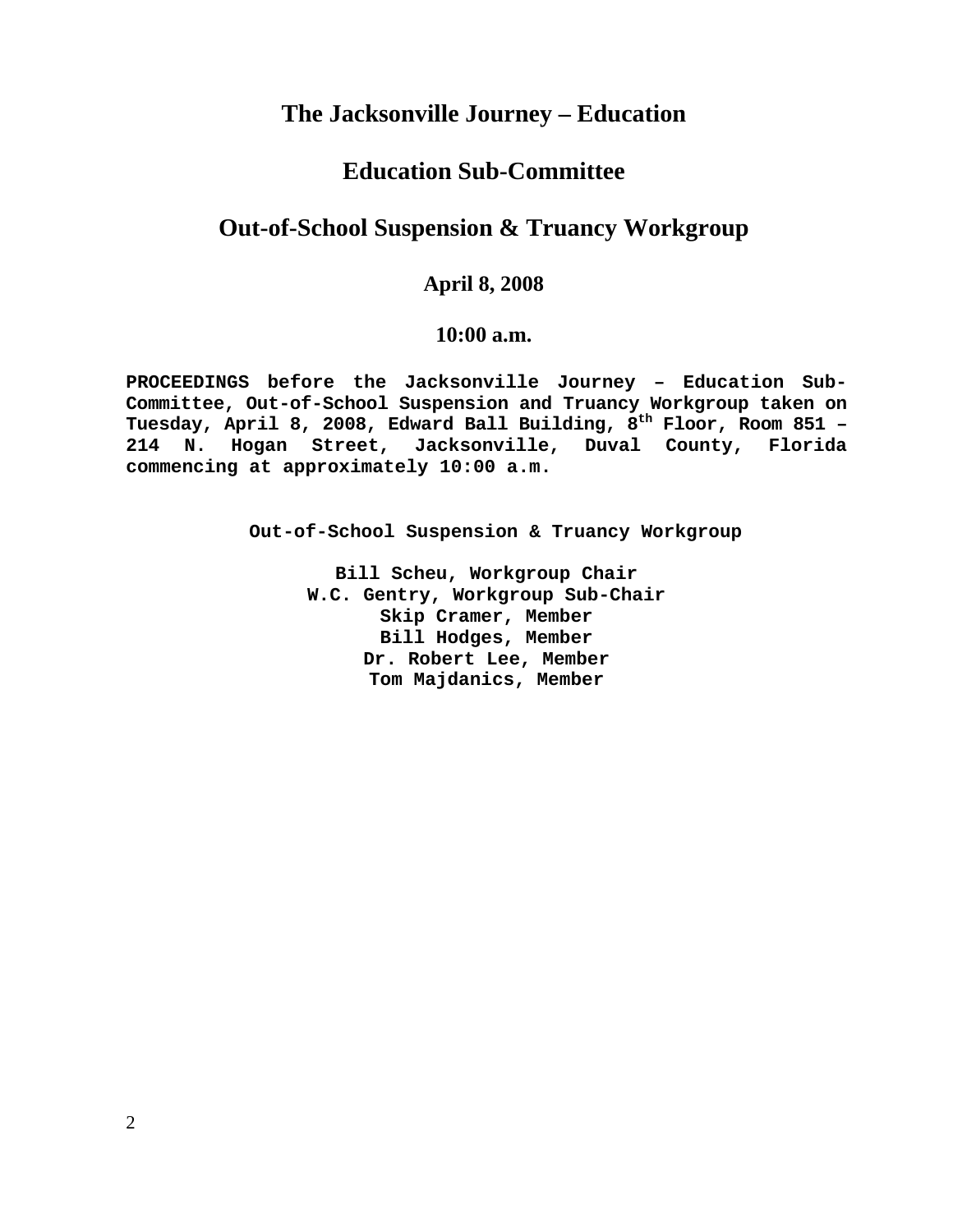#### **APPEARANCES**

#### **COMMITTEE CHAIRS & MEMBERS:**

Bill Scheu, Workgroup Chair W.C. Gentry, Workgroup Sub-Chair Skip Cramer, Member Bill Hodges, Member Tom Majdanics, Member

#### **STAFF:**

Renee Brust Alice Checorski

#### **ABSENT:**

Robert Lee, Member

#### **OTHERS PRESENT:**

Councilman Don Redman, District 4 Pat Willis, DCPS Paul Soares, DCPS Gloria Lockley, DCPS Donna Massie-Cobb, DCPS Reverend Bruce Havens, ICARE Robert Sievart-Wagner, ICARE

#### **PROCEEDINGS**

April 8, 2008 - 10:00 a.m.

Education Sub-Committee, Out-of-School Suspension and Truancy

Workgroup

**Call to Order and Comments.** Chairman Bill Scheu called the meeting to order at 10:05 a.m. and acknowledged there was a quorum present

in attendance today.

#### **1.Purpose of Meeting.**

The purpose of this meeting is to address out-of-school suspensions and truancy in Duval County Public Schools.

#### **2. Discussion.**

Skip Cramer reported that he looked at the discipline policies in four of the other urban counties in the state since the question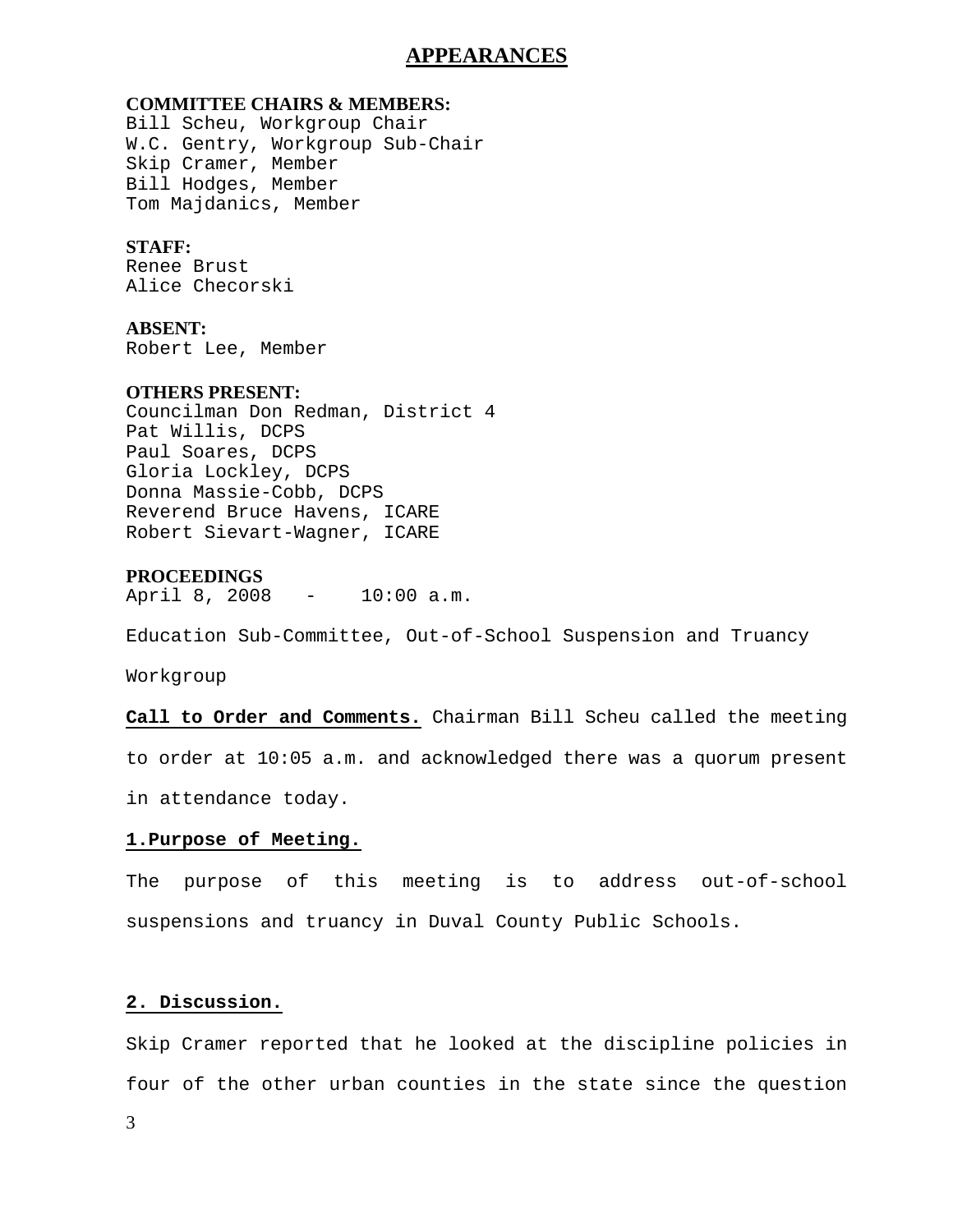was raised if there was a significant difference in the policies and as to why we have higher out-of-school suspension rates. Hillsborough County has the least specific policy as to what the students can do and what the implications are. Broward County has a matrix for offenses and resulting actions. Duval County is very clear on what levels 1, 2, 3 and 4 offenses are. We don't know what the factors are to cause Duval County to have higher rates. It appears we don't have tougher written policies than others. We also don't know how other district's policies are applied and what level of experience their teachers have.

What can Duval County do is really a two-part study. It begins with an evaluation piece to see how Duval fits against other school districts. The second piece involves Duval County Public Schools, the Jacksonville Sheriff's Office, State Attorney's Office and parents in the need to develop an analysis to examine the school discipline policy and identify which practices in other school systems will reduce out-of-school suspensions. This study would come from a public safety and educational impact and look at best practices to reduce suspensions and at the same time protecting a productive classroom learning environment.

Mr. Cramer suggested Dr. Bill Bainbridge, School Match as a possible resource to assist in finding someone to conduct the study. He estimated a cost for Part 1 at about \$50,000.

W.C. Gentry recommended that Part 1 be implemented and the motion was seconded by Bill Hodges.

4 Bill Scheu asked if it wouldn't be better to recommend both parts of the study. A typical JCCI Study is about \$100,000. Skip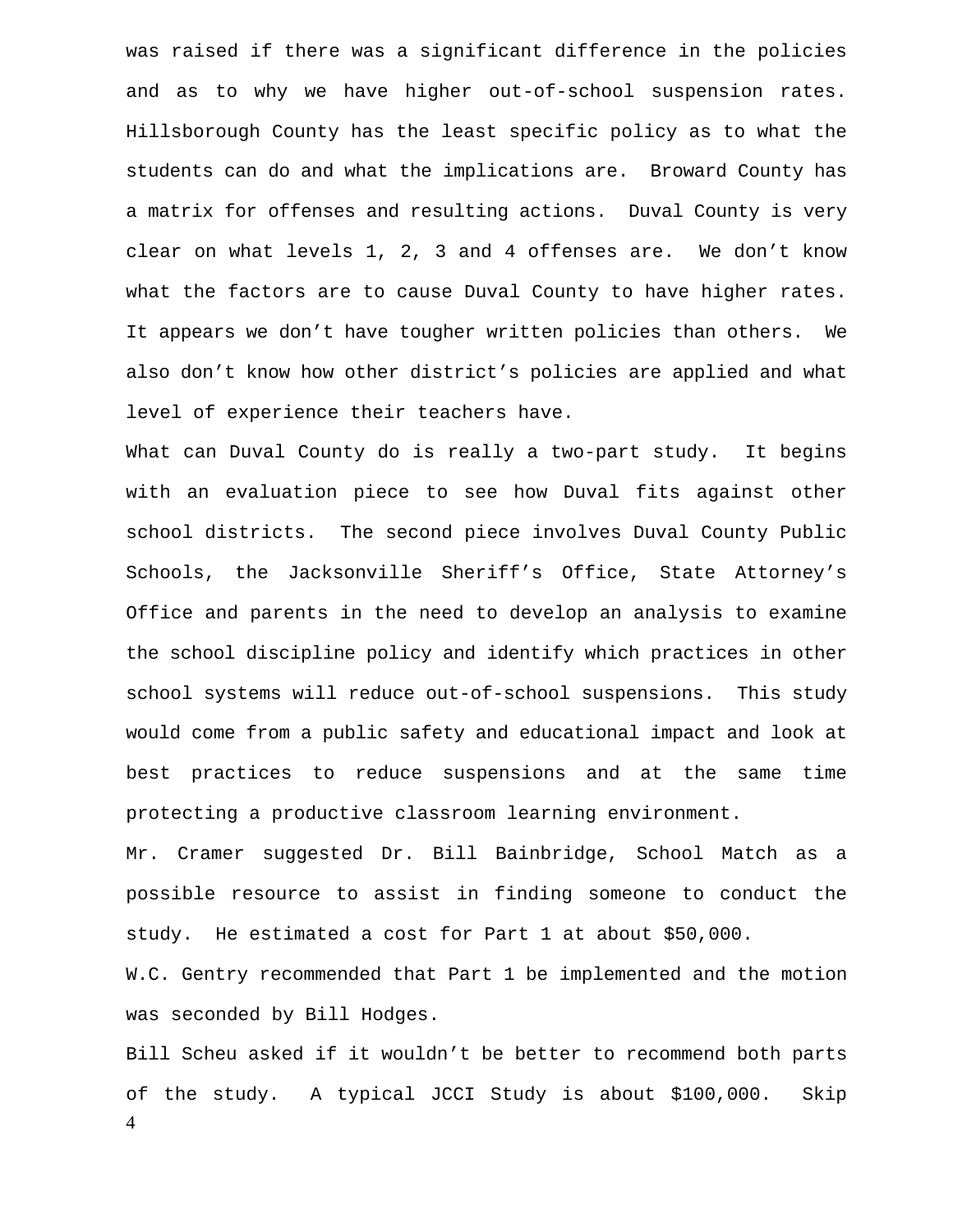Cramer estimated a total cost for the full study of about \$150,000. Once he receives information from Dr. Bainbridge and UNF, he will give a more precise number.

The workgroup **voted on Part 1 – Analyze other districts' best practices and compare to Duval County Public Schools.** 

#### **VOTE: All In favor – unanimous**

At this time, Gloria Lockley, Executive Director for Alternative Schools and Donna Massie-Cobb, Truancy Intervention Program, made a presentation of the DCPS' draft proposal. They supplied a handout titled *Alternative to Out-of-School Suspension/Truancy Intervention Program Duval County Public Schools.* Ms. Lockley stated this is a rough draft of a program to address out-of-school suspension and truancy and to give students an opportunity to continue the learning process (both academic and behavioral) in a safe, structured and supervised environment. The objectives of the program are:

- To reduce the incidents of out-of-school suspensions resulting from Code of Student Conduct violations
- To reduce the incidents of truancy and improve the attendance rate of students
- To reduce the number of School Environmental Safety Incident Report (SESIR) incidents

The program eligibility is for grades 6-12 (middle and high school). The student must be suspended for a minimum of three days. In-school suspension would be for one to two days, which would allow the school to work with the students. It would be a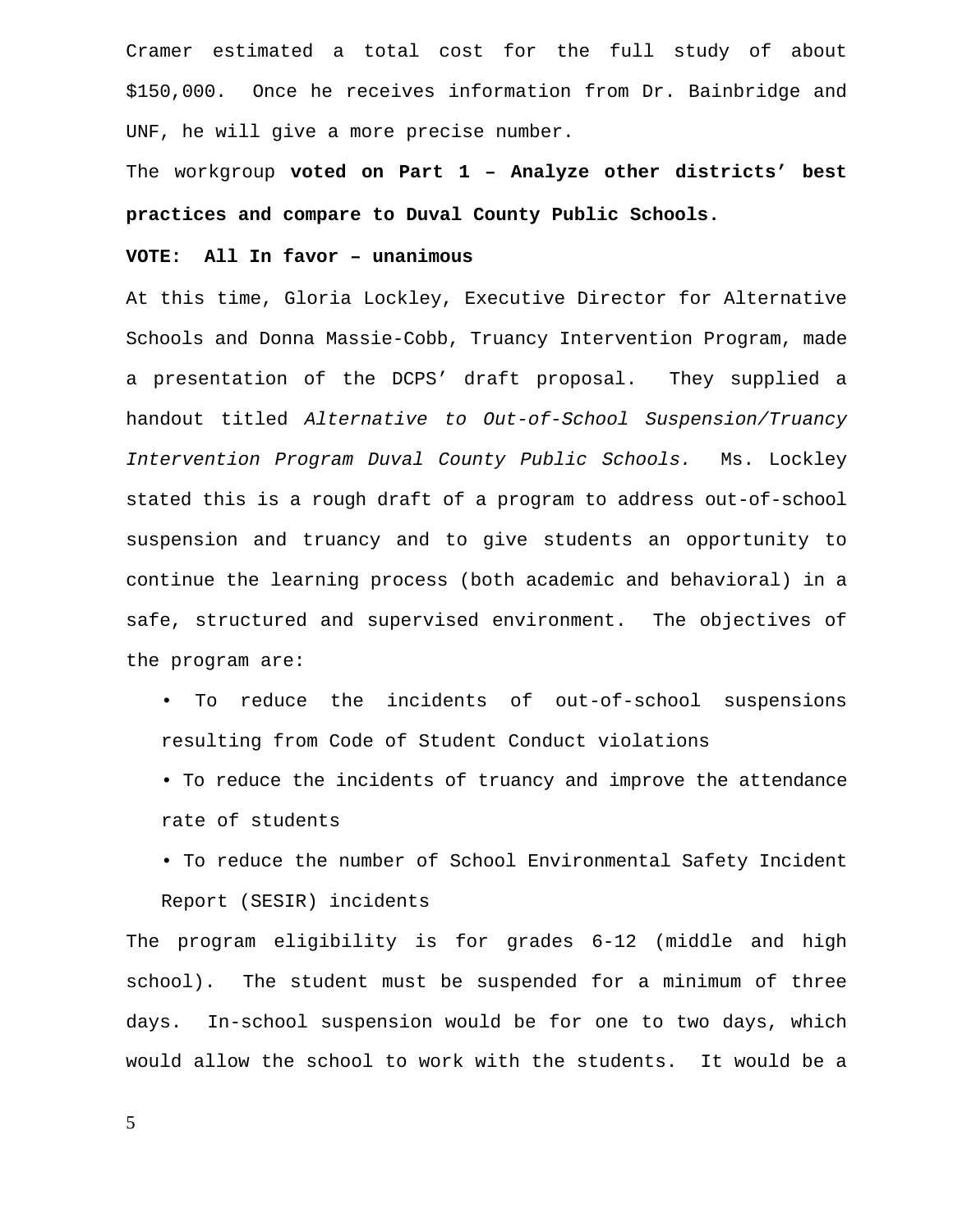great change to the system.

Pat Willis stated we would look at the level of offense so we can have relevant academic support. We should be able to serve our students so they get their work packet and complete it.

Bill Scheu asked what a 1-2 day in-school suspension program would look like. For a 3-day suspension, would the student be in school for days 1 and 2? Ms. Lockley replied that for a 3-day suspension the student would go to the center. In-school suspensions are with a para-professional including behavioral interventions. We are already doing this.

Pat Willis said there is an opportunity for some counseling on the school site, but the student is separated from the other children. Ms. Willis stated we could contract with outside agencies on a competitive process. The contracts would be tight, especially making sure faith-based organizations do not use religious-based programs. We would like an option program where the parent would buy into it (i.e. St. Paul Missionary Church).

W.C. Gentry expressed thanks to the Duval County Public School staff for a great job in a short time in putting this draft together.

He said it is important to have parent buy-in to the other program and he can see a contract with the parent to make sure they bring the student. It seems that out-of-school suspensions aren't working because the parents aren't buying in. The big job is getting the principals and the school staff to change their mindset to in-school suspensions for 1-2 days instead of out of school for 3 days.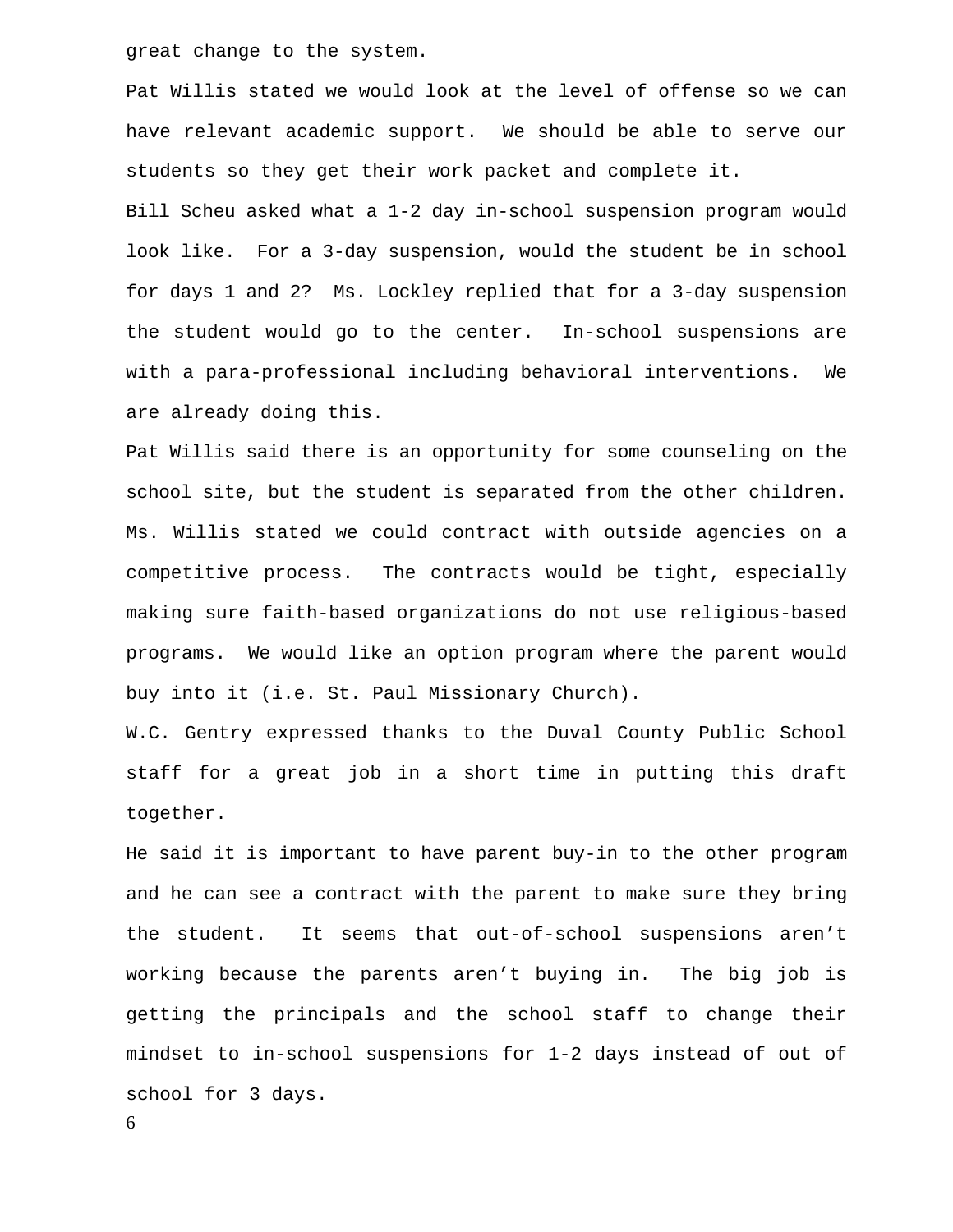Ms. Willis stated the impact on the district would be facilitywise and funding in-school suspension programs for every school. We are intervening and holding these students in school and not on the street. Training and education is critical.

Donna Massie-Cobb reported that Palm Beach stressed we include principals and other staff on the development of the program. They have 3 sites since implementation last January. Hillsborough County has 12 sites.

Ms. Lockley directed the group to Page 3 of the draft proposal which recommended staffing needs on a site basis:

1 Certificated Staff (teacher)

1 Social Worker

1 School Resource Officer

2 Truant Officers

Recommended to serve all schools:

1 Lead Social Worker

1 ESE Itinerant Certificated Teacher to serve all sites

 1 ESOL Itinerant Certificated Teacher to serve all sites Persons currently assigned to Truancy Centers would be reassigned. Four out of 7 are part-time.

7 Donna Massie-Cobb reviewed the proposed locations, capacity and current sites. Mayport Middle School is recommended for the beaches area. They would provide the services once provided by the Boys and Girls Club. They are recommending geographic areas for public-private partnerships and contracting with religious or other non-profit groups to provide services. St. Paul is across the street from Ribault High School. We are looking at the feeder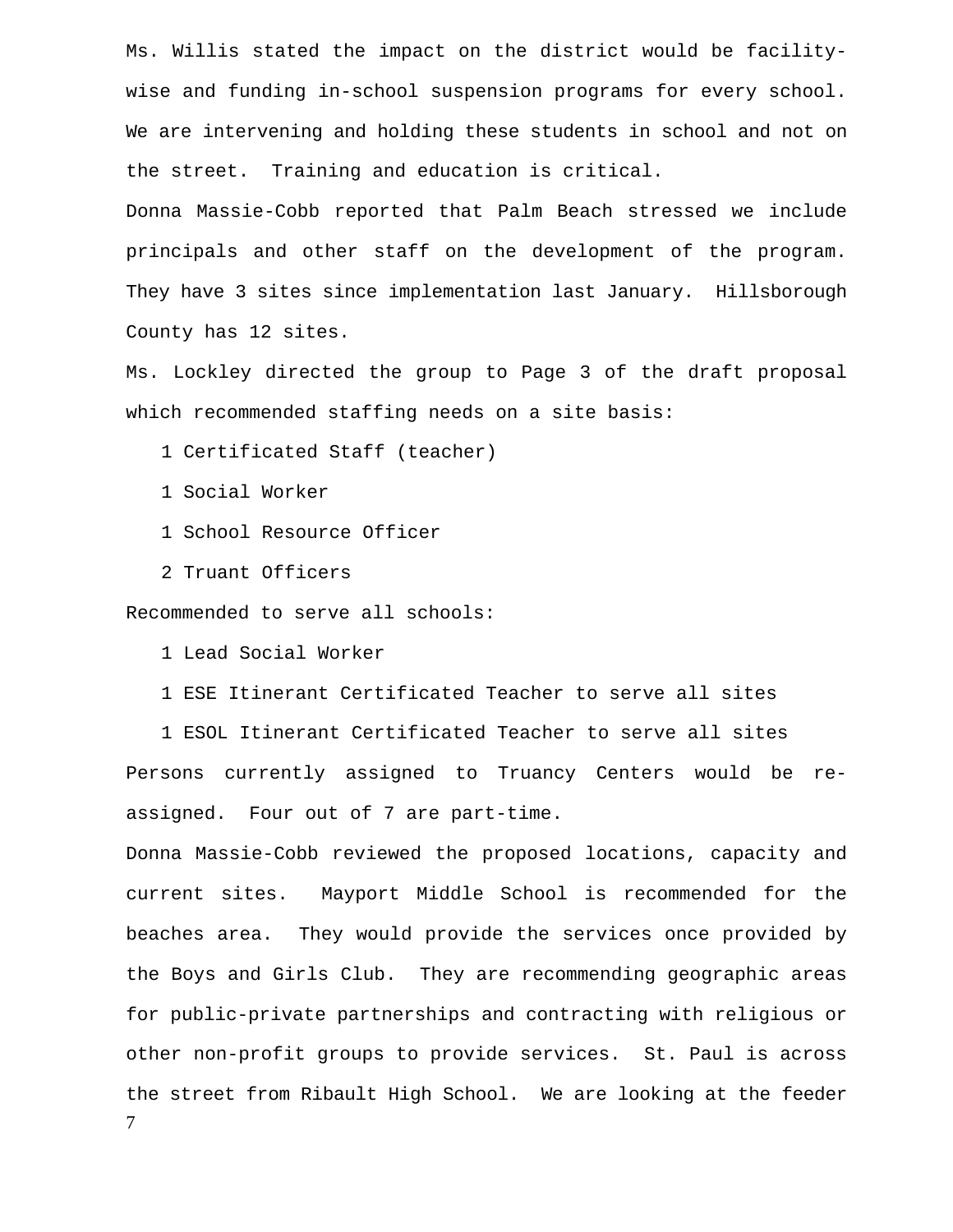patterns in the school system.

Ms. Lockley presented the proposed budget, with an estimated cost for 10 centers. She stated if we use centers and do not have oversight for Compass Odyssey, there would be an additional maintenance cost involved.

The salaries for 20 Truant Officers include the current officers and 13 additional officers.

The initial set-up cost is estimated at \$1,155,500 and the ongoing operating cost estimate is \$2,205,146.

At this time, Chairman Scheu emphasized the massive amount of work done by the Duval County Public School Staff. He expressed gratitude on behalf of the workgroup for their efforts.

Mr. Scheu made a motion that the group move to adopt the program "in concept". It was so moved by W.C. Gentry and seconded by Skip Cramer. The question was raised if DCPS buys into the in-school suspensions, do we need 10 centers? Tom Majdanics referred to the number of approximately 25 students per center if the out-ofschool suspension rate was cut from 400 to 200-250. Ms. Willis mentioned this briefly to the superintendent. Funding is the concern.

Mr. Scheu stated there is no money for the additional funds needed for the in-school suspension program.

8 Councilman Don Redman asked how many in-school suspensions we have now. Donna Massie-Cobb replied we based the out-of-school suspensions on 30 per site, including truants. Mr. Scheu recommended we start with 10 centers and reduce the number over a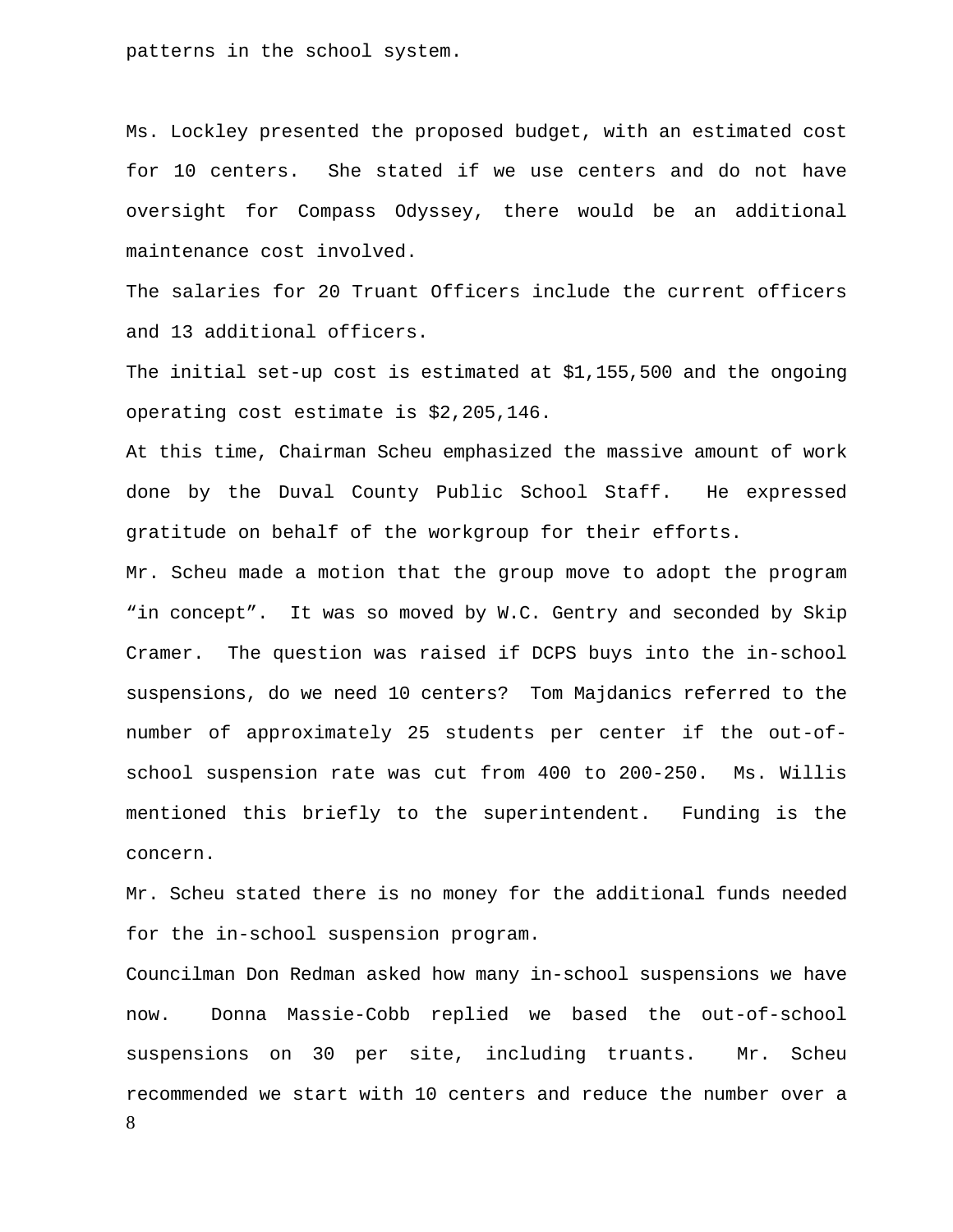period of time.

Pat Willis said that the training component is key for our principals and assistant principals.

Mr. Gentry said there could be funds for the public-private partnerships, but he doesn't see the City funding the DCPS.

Ms. Lockley added that IT costs need to be looked at for other sites.

Councilman Redman said we need to do this as part of *the Journey.*  We already have business partners that help with our schools. Paul Soares stated there will be gaps in the cost. We will provide a more detailed budget to Renee Brust prior to the Subcommittee meeting on Wednesday.

W.C. Gentry will also work with Ms. Brust to get something fleshed out to the workgroup this afternoon.

The workgroup **voted to approve the DCPS proposal "in concept" –** 

#### **VOTE: Unanimous - In Favor**

#### **VOTE: Close Truancy Centers – Unanimous – In Favor**

At this time, Reverend Bruce Havens, Arlington Congregation Church representing ICARE provided public comment. Reverend Havens stated ICARE, a faith coalition, is comprised of 25 organizations working around education and justice issues. They introduced the CHAMPS Behavioral Program. He stated members of the congregation are concerned with truancy and out-of-school suspension issues. On April 21, 2008 there will be a community meeting with the 25 organizations, at which approximately 1,500 people are expected to attend. The Deputy Superintendent, JSO representative and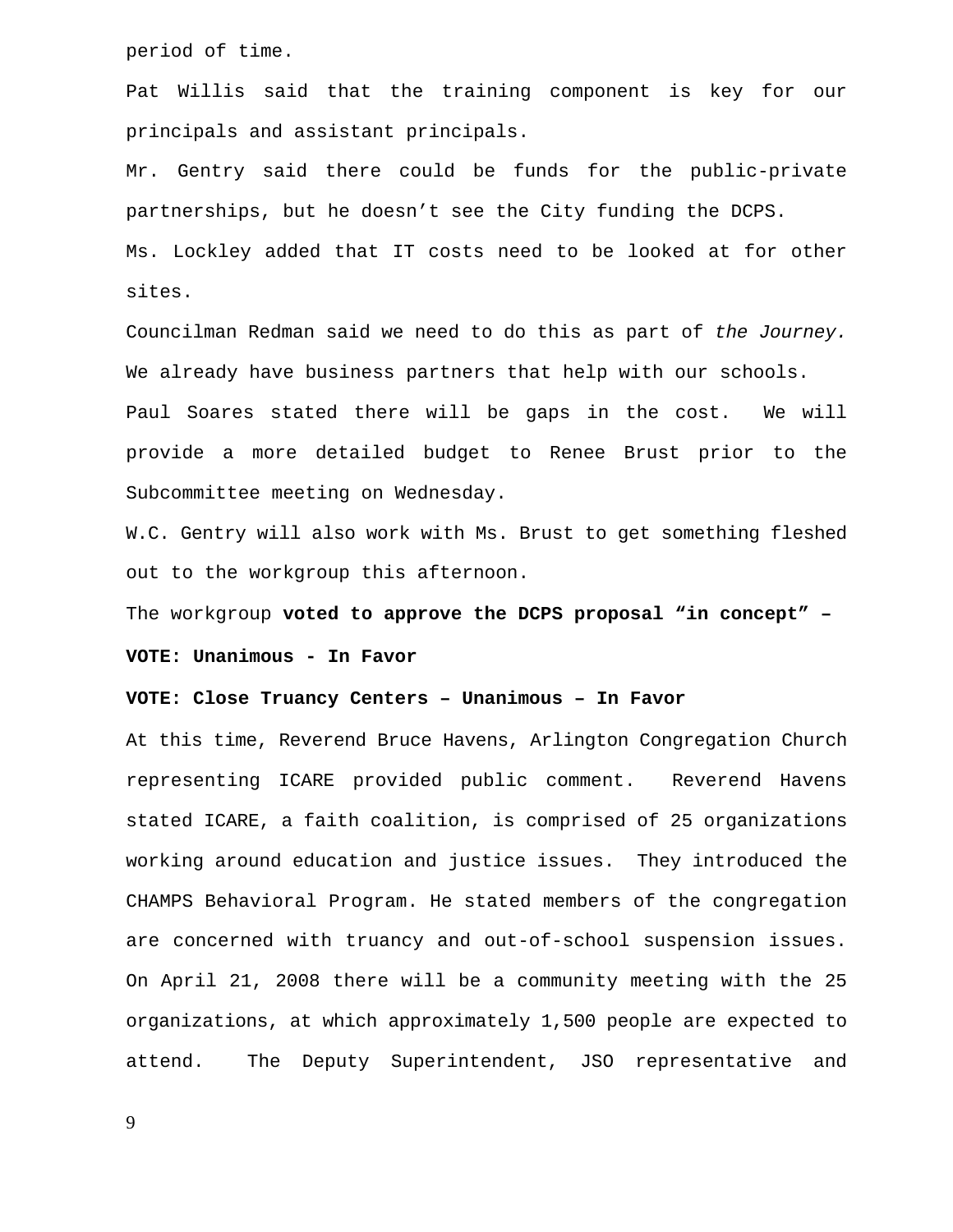hopefully a representative from the Mayor's Office will attend. He invited the workgroup to also attend. The event will be held at St. Paul's AME Church. Reverend Havens expressed a great deal of concern about the alternative programs and transportation. ICARE is proposing a five-school pilot program focusing on reading on grade level, which he feels is a key initiative to students' improvement in school.

Chairman Scheu thanked Reverend Havens for speaking with the workgroup and for the invitation to participate in the community meeting on April 21, 2008.

At this time, the minutes from the April 4, 2008 workgroup were approved.

#### **3. Action Items**

- Skip Cramer will provide a more precise estimate for both parts of the study based on information from Dr. Bainbridge and UNF.
- Paul Soares, DCPS, will provide a more in-depth budget proposal.

Renee Brust and W.C. Gentry will flesh out the workgroup's recommendations and circulate this afternoon, prior to the Subcommittee meeting on Wednesday, April 9, 2008.